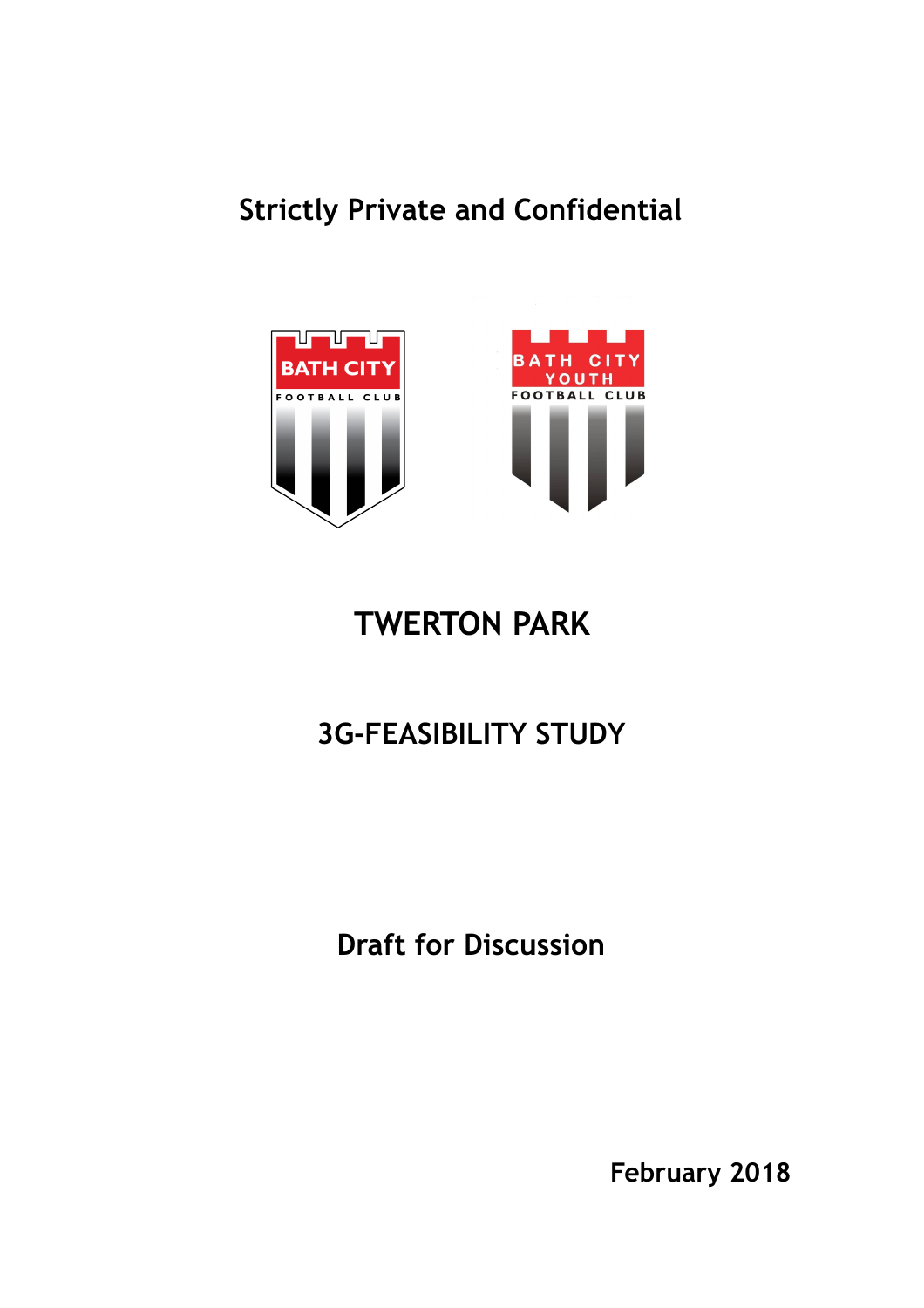## **CONTENTS**

| 1. Executive Summary                      | page 3 |
|-------------------------------------------|--------|
| 2. Introduction                           | 5      |
| 3. Qualitative Reasons For and Against 3G | y      |
| 4. Community Impact                       | 12     |
| 5. Financial Impact                       | 14     |
| 6. Attachments/References                 |        |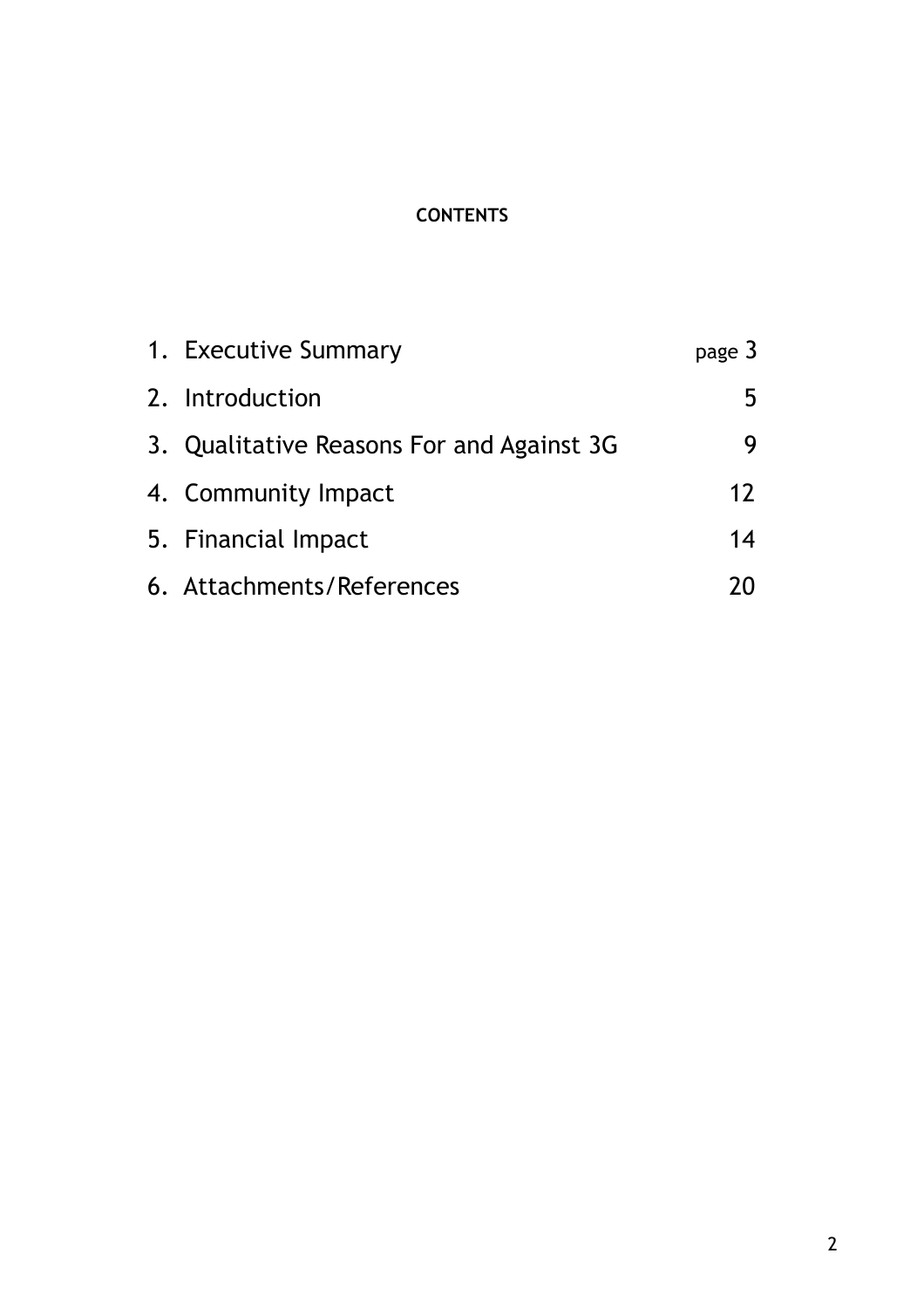## **1. EXECUTIVE SUMMARY**

## **Background**

A timely and definitive decision on an investment in 3G by BCFC is now required as:

- It has important implications for the ground re-development project. While 3G can be viewed independently of the latter, this Study believes it would be a net positive for the ground redevelopment;
- The Supporters' Society 2016 Business Plan signalled 3G as a potential option which would be considered post the change of ownership, which occurred in 2017;
- BCFS's recently adopted twin strategic priorities under Society ownership of achieving financial sustainability and community impact are both potential reasons for investing in 3G;
- The club's continuing trading loss highlights the urgent need for achieving a step-change in its revenues and profitability if financial sustainability is to be achieved;
- Such an investment will fundamentally change the business model of BCFC. It is therefore not a decision to be taken lightly and requires endorsement from all BCFC'S key stakeholder groups;
- It offers the vision of a broadly based community football club, catering for all ages, abilities and gender, centred in the heart of Twerton; and
- 3G also represents a potential 'Plan B' in the event that the ground re-development does not progress.

## **Key Findings**

#### *Regulatory Considerations*

- BCFC would need to install a 'FIFA Quality Pro 3G' playing surface to meet National League requirements.
- This surface is, however, not currently approved by the Football League. This also has implications for managing and maintaining the surface and the extent of its community usage.
- It also has implications for BCFC's potential Football League aspirations.

#### *Qualitative Reasons For and Against 3G*

• Based upon FA and FIFA research and uptake, this Study concludes there is no material basis for objecting to this particular 3G surface for BCFC based on football 'quality' and safety considerations alone, versus the current grass pitch.

#### *Community Impact of 3G*

3G would have a positive community impact as:

- Twerton Park is located in close proximity to pockets of deprivation identified by BANES.
- There is a widely accepted shortage of 3G capacity and quality football pitches generally in Bath and its surrounding catchment area.
- The ground would become available for a material number of football based community activities throughout the full year.
- None of these activities are currently possible on the existing grass pitch.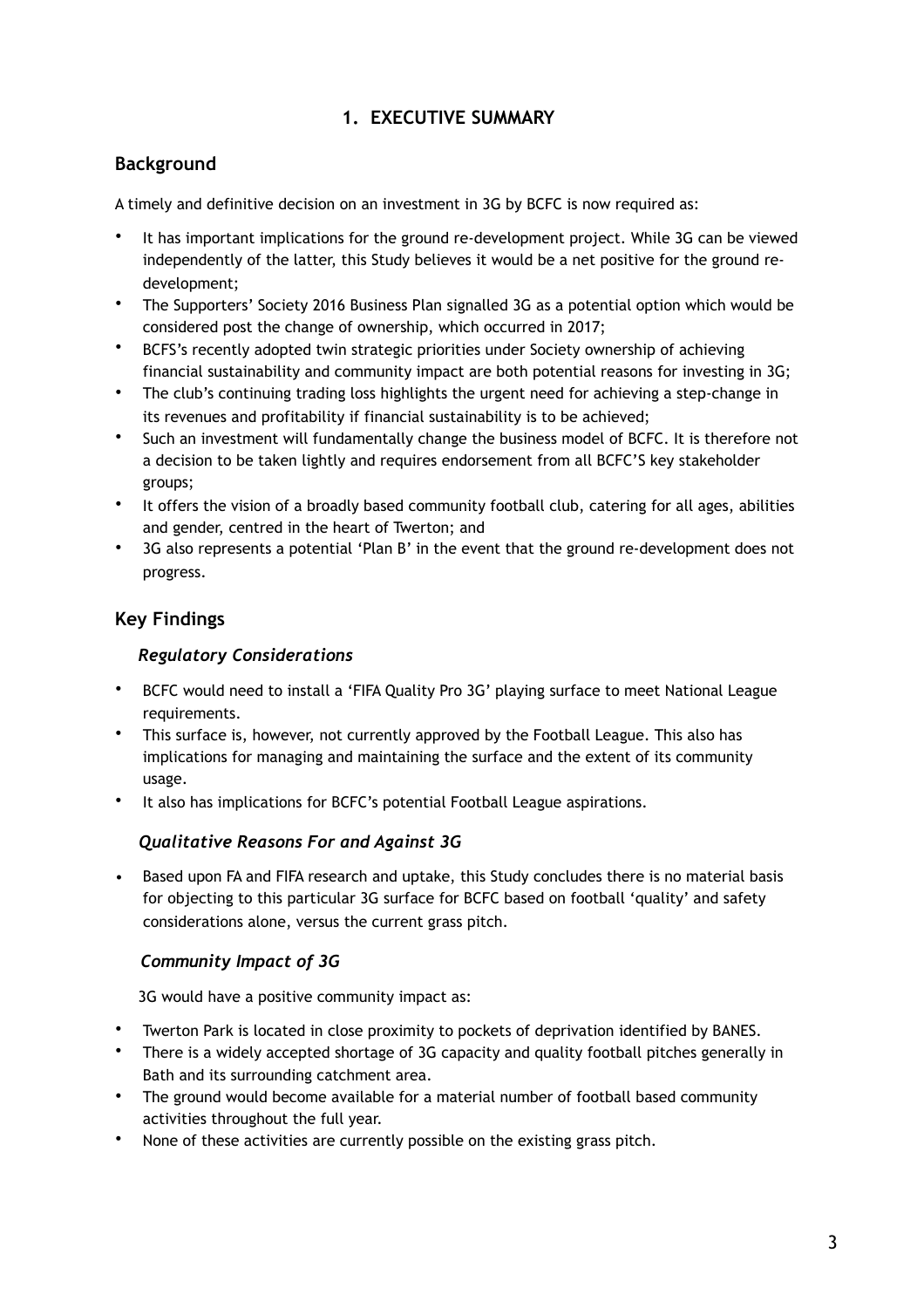- 3G at Twerton would have a more limited community impact relative to other full time community football centres, as the latter facilities can be used up to 80-90 hours a week.
- Only 35 hours/week minimum usage is assumed in this Study for BCFC (5 are assumed for BCFC), to maintain the quality of the surface over 5 years. Total usage subject to demand could rise up to 50 hours/week over 4 years.
- 3G at Twerton would be consistent with BANES's research on local needs, demographics and its strategic priorities.

#### *Financial Impact of 3G*

- Funding for the upfront capital cost of 3G is estimated at £600k.
- 3G would have a positive financial impact on BCFC's profitability in the short and medium term.
- The current shortage of 3G and current and latent demand for access to better quality football surfaces in BANES should mean Twerton can be used for a minimum of 35 hours/week and this is not expected to change over the medium term.
- A pro-forma first year profit contribution of approx £65k to BCFC is projected in this Study, based only on 3G usage, a conservative set of assumptions and third party inputs.
- This contribution is material in the context of the urgent need to reduce BCFC's 2016/17 operating loss of £90k, which is not sustainable. Higher usage up to 50 hours would significantly increase profits.
- Profits can be expected to grow over time, including from other sources of ancillary revenue. The business case does not, however, depend on this.

#### **Key Conclusion/Recommendation and Next Steps**

 Based upon the above findings, an investment in 3G for BCFC is recommended, subject to the following:

- Supporter and community engagement and endorsement;
- Further deliberation and consideration of the Football League's position (by June at the latest);
- An appropriate funding strategy for the upfront cost of installing 3G;
- Further analysis and verification of the underlying assumptions made in this Study of 3G demand, 3G maintenance and management costs (relative to the current operating costs of BCFC); and
- Inclusion of 3G in the ground re-development project, to share certain costs and to maximise the potential of its financial and community impact.

Chris Coles Ed Tann Paul Williams Yuichi Ueba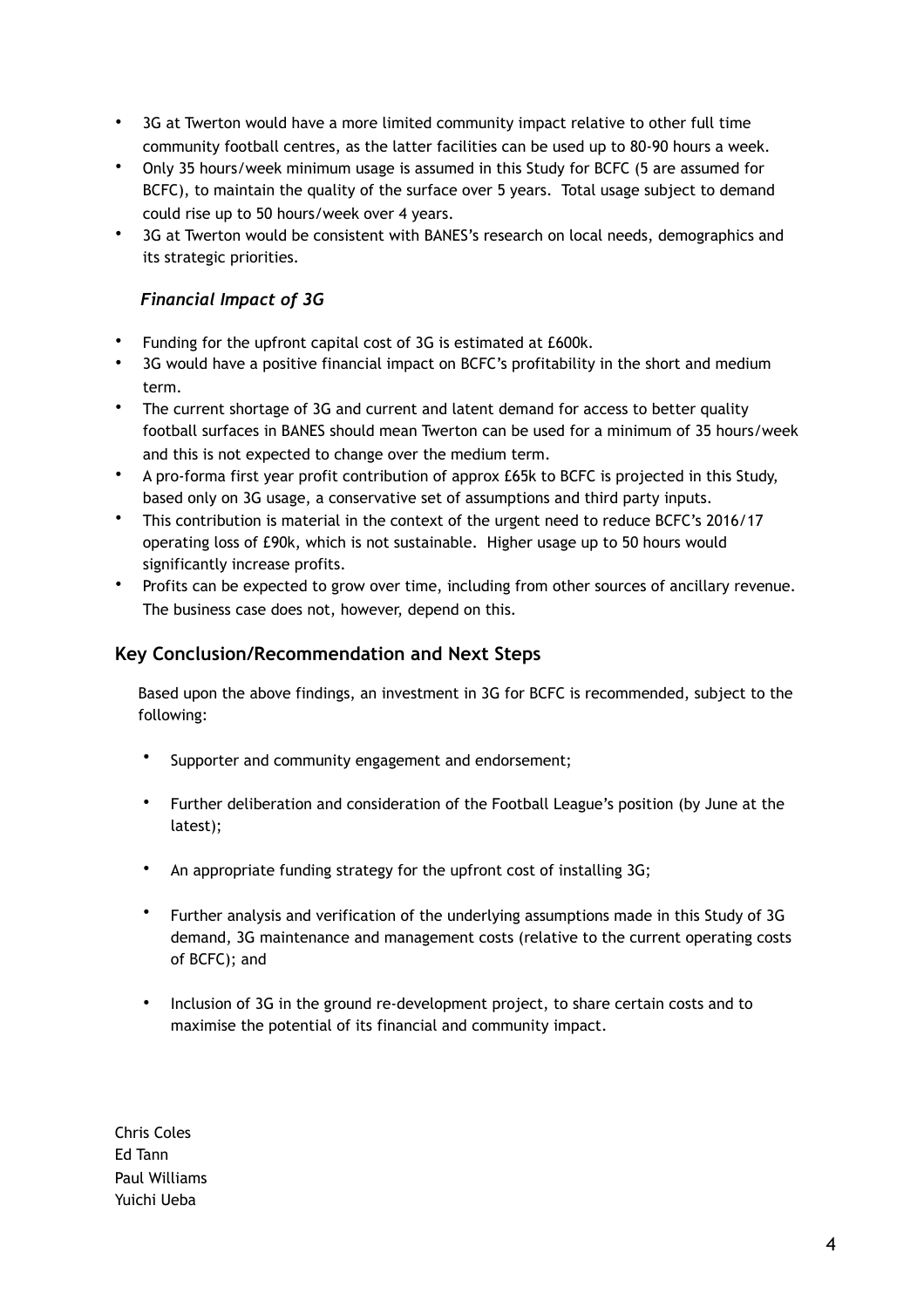#### **2. INTRODUCTION**

#### **Background to 3G and BCFC**

The potential ground re-development of Twerton Park requires a detailed, objective analysis and decision as to whether 3G should be included in the larger project. If there is a case for 3G, then clearly combining the installation of a 3G pitch to coincide with the re-development makes sense as: (i) 3G will have an impact on the specification of the Club's new grandstand; and (ii) disruption to the Club's activities would be minimised by the combination of the two projects, as would certain costs common to both (eg site surveys, earth removal).

In addition, the possibility of 3G was clearly signalled in the business plan for the Supporters' Society Bid for majority ownership of BCFC in 2016. A decision on 3G will also be required in the next few months, given the current timeline set for the re-development project. However, 3G is a separate initiative, capable of being assessed independently of the ground re-development. If the latter does not proceed (and there can be no guarantee that it will) there is no reason why 3G could not. If 3G is deemed not appropriate, this would not impact upon the overall status of the ground redevelopment project. A '3G Business Plan for BCFC' can be seen as both a potential credible alternative to the ground re-development if the latter does not happen, as well as enhancing it if it does. For example, recent discussions on the need to remove earthworks for the re-development could assist in ground levelling for 3G, thereby saving significant costs and removing a potential logistical obstacle. It is also possible that the inclusion of 3G and its community benefits may be beneficial in terms of Planning consent for the overall project. The re-development partners are positive on its inclusion.

The adoption of 3G by football authorities and football clubs in the UK is both at an early stage and contested. It is a controversial topic within the game, capable of provoking both strong positive and negative reactions. A small working group of members of the ground re-development Board sub-committee, supported by an MBA graduate from the University of Bath, was set up in late 2017 to prepare this 3G Feasibility Study. The objective of this draft Study has been to complete a basic due diligence exercise, provide a recommendation and share objective evidence and facts to support a properly informed and transparent debate, inclusive of all the key stakeholders in BCFC. This should help to ensure the correct decision can be taken within the required timetable, based upon the best available information at this time.

This is a very significant decision for BCFC, on a number of levels. In particular, it would fundamentally alter BCFC'S business model and have profound implications for how the club is funded and managed going forward. Perhaps most importantly, it also offers the vision of a much more broadly based, inclusive and integrated club. By providing quality access to football for all ages, abilities and gender, which is crucially based in one location, player and supporter bases have the opportunity to become mutually self-reinforcing.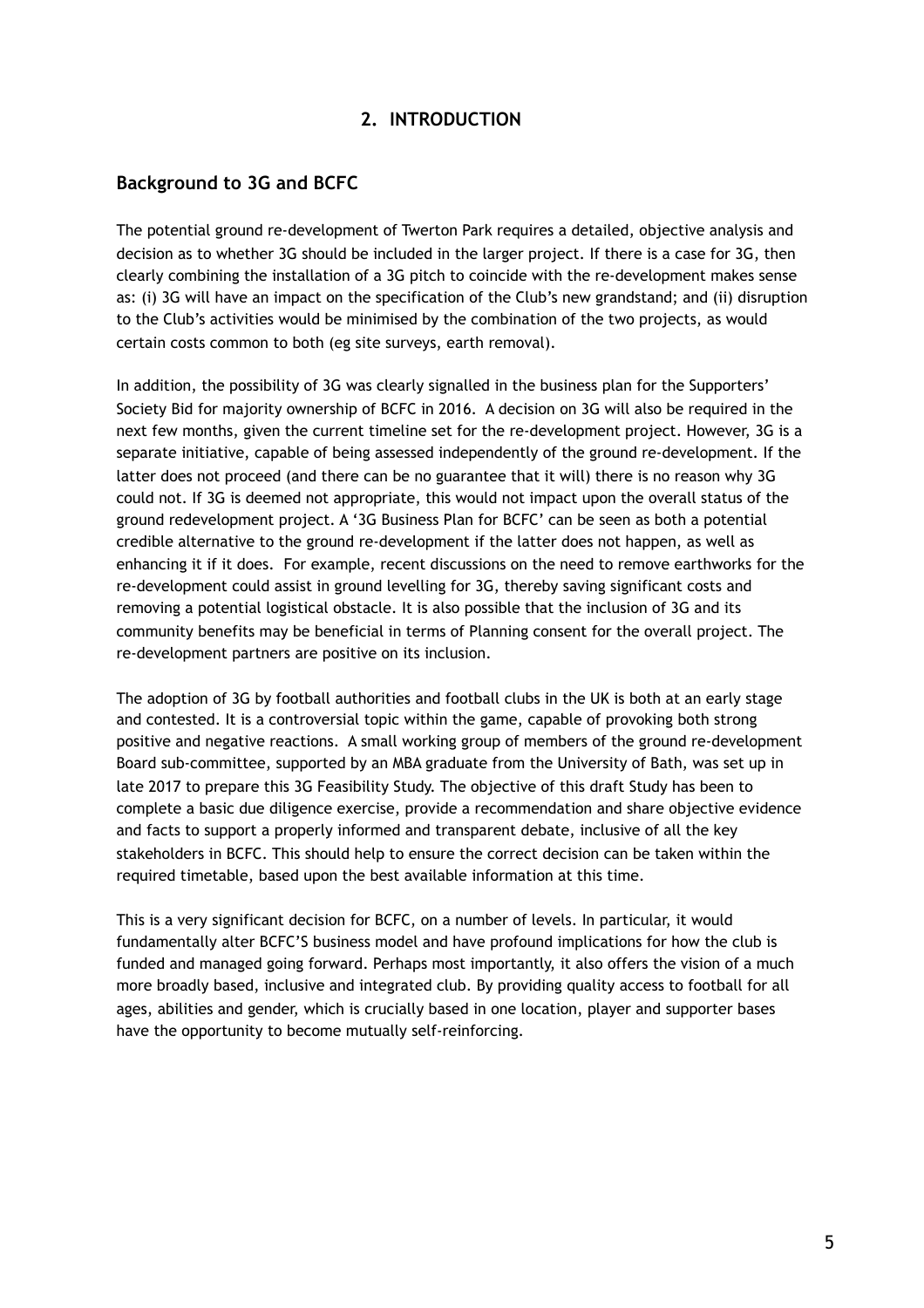A decision on 3G also needs to be viewed in the context of the successful change in BCFC'S majority shareholding achieved in 2017, in becoming a community owned football club. Its subsequent twin priorities of achieving financial sustainability and maximising its community impact within the Twerton and broader Bath areas are priorities which were identified in advance and independent of any debate on 3G. Importantly, they are consistent with two of the key reasons advanced by promoters of 3G as to why a UK football club would install a 3G pitch.

At an early stage in this due diligence process and consistent with one of the new Board's priorities to build much stronger relationships with BCFC sister organisations, it was decided the working group would team up with Bath City Youth FC (Ed Tann-Chairman), as the latter charitable organisation is an active current user of 3G pitches in the Bath area. BCYFC has 350+ active children playing football at all levels in the Bath area.

#### **Methodology**

The data gathering employed during the Study has primarily focused on interviewing individuals and/or collecting information from the following organisations:

BANES, the Somerset FA, the FA, the University of Bath, the Football Foundation, South Bristol Sports Centre, Bristol and Bath Regional Capital, two experienced 3G installers-one local, one national (Verde Recreo, S&C Slatter), FIFA, three consulting firms (RLF, Max Associates, The Sports Consultancy), [FWP (stadium consultant to BCFC on the ground redevelopment)], Merthyr Town FC, Maidstone United and Sutton United (three non-League clubs pioneering 3G), 3G4US (a football club led lobby group in favour of 3G), and Jerry Gill.

It is believed the above is a sufficiently comprehensive group of organisations to ensure there should be no major errors or omissions in this draft Report. It is, however, a group containing organisations with an inherent bias in favour of 3G. This has been taken into account in drawing firm conclusions from the due diligence, in order to present a more balanced and conservative view. In particular, certain views and information on the financial impact of 3G have been viewed as too optimistic or selective and have been scaled back in this Study's analysis and conclusions.

 No fees have been paid to any third party consultants to date, as no independent work has yet been commissioned. The subsequent use of consultants may be necessary if this is felt to be required in terms of providing independent verification, particularly in relation to future local market demand for a 3G facility, for example, operating costs or a needs assessment. The quoted costs for such work do not appear unreasonable (18,19).

The Study has been deliberately presented for sharing with a broad audience and a wide range of views. This creates its own challenges but from the executive summary to the main body of the document and the attachments it is hoped most information needs will be met and the information referred to can be accessible to all in the spirit of full transparency. The attachments are integral to this Report. They are numbered at the end of the Report and referenced in the relevant sections of the Report. Certain key attachments are available online. A hard copy of every attachment is available for review in a mini 'data room' at Twerton Park (contact Carole Banwell). It is intended that this Study will be a live document which can be updated with new information on an ongoing basis.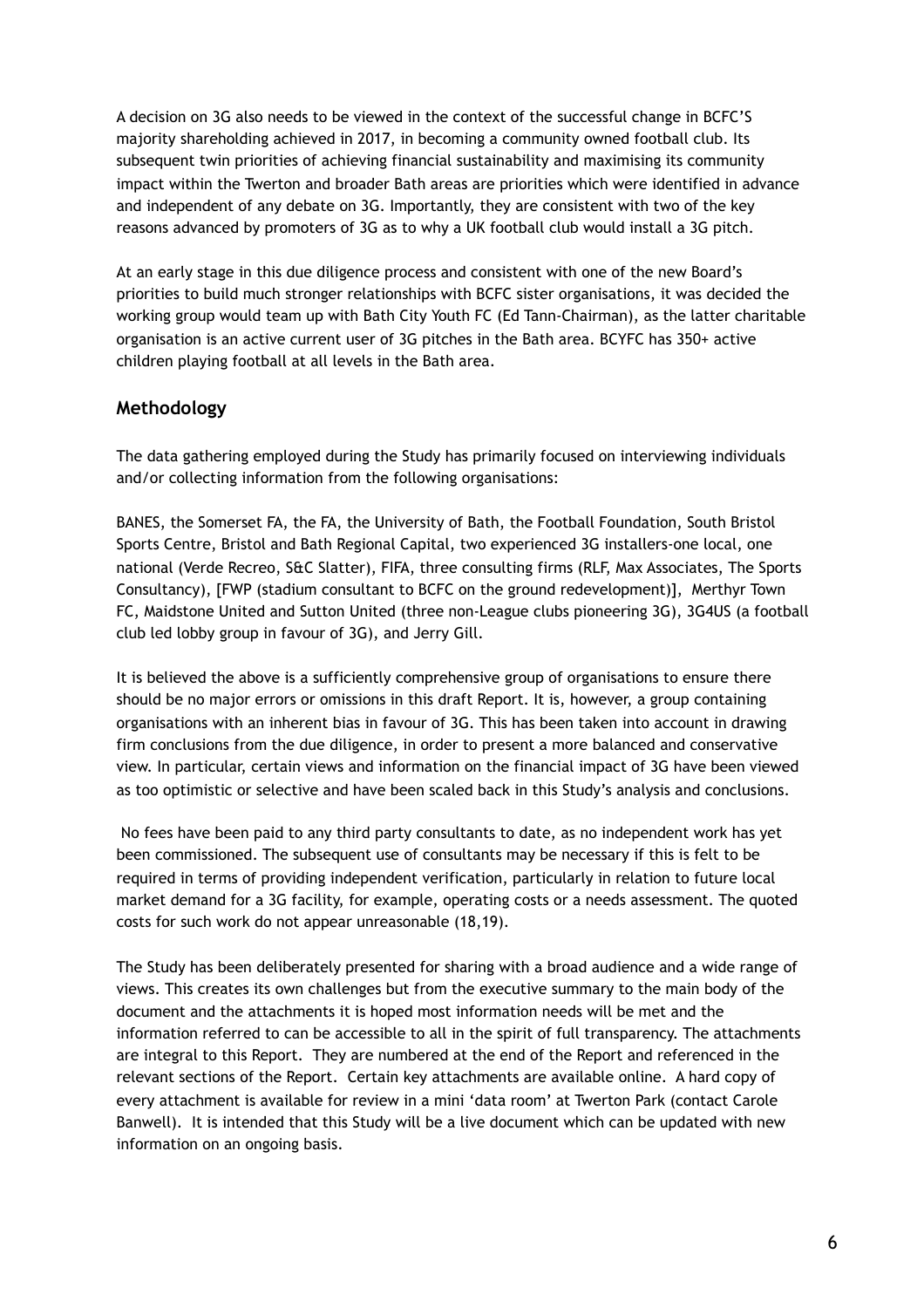The scope of the Study has not included funding options for the up-front capital cost. It is anticipated this would become a priority if an 'in principle' decision to proceed is agreed by the key stakeholder groups. Robust community support is likely to improve the prospects for securing funding for the project although this would not be available from the Football Foundation (as a result of the constraint on community usage). Up to £100k of grant funding may be available from a family Foundation as a 'cornerstone'. The club's ownership of Twerton Park may provide the necessary asset backing to secure third party debt for the project. It is anticipated that this Study's analysis can be used to support formal requests for funding if required at the appropriate time.

The scope has also not currently included a review of any planning or other regulatory consents solely relating to 3G. Precedents would suggest planning should not be an issue. If 3G is included in the ground re-development, it would obviously be included in Planning consent for that larger project.

## **3G-Regulatory Background Relevant to BCFC**

There is a significant history to the adoption of 3G pitches for football in the UK. This Report will not repeat the detail behind this history. '3G' is also a generic term which can cover a broad range of surfaces, from poorly maintained, overused and old community pitches to international FIFA tested high quality surfaces. The following is a summary of the key issues and regulations relating to 3G specific to BCFC at the present time:

The FA is in favour of 3G pitches for grassroots football and 3G is accepted in the FA Cup as a result (9,11);

3G is currently only allowed up to National League level. The pitch has to be of the 'FIFA Quality Pro' standard, the same level as for international football-FIFA therefore endorses this quality of surface. It is not, however, accepted by the Football League. This quality surface would therefore apply to BCFC. This is significant because it has implications for community use, estimated life, quality testing and maintenance costs. All subsequent references to 3G in this Study therefore refer only to this standard of surface.

Upon promotion to the EFL, a National League club's 3G pitch would therefore currently have to be replaced by a grass pitch (16). The current sanction is relegation. This is clearly significant for any club which has an aspiration to achieve League status in the future. The last meeting to debate this issue for EFL clubs ended in deadlock and the next one is scheduled for June this year. Sutton United may set a precedent for having to deal with and challenge this sanction in the very near future, given the club currently occupies a National League promotion/play-off place;

3G4US is actively lobbying for a change in the above rules (16). They point to other countries in Europe now permitting 3G at their top levels of football and they highlight certain other sports, such as premiership rugby union in the UK, as doing the same. However, there appears to be no clear consensus at the present time whether these rules will be changed by the EFL in the short to medium term;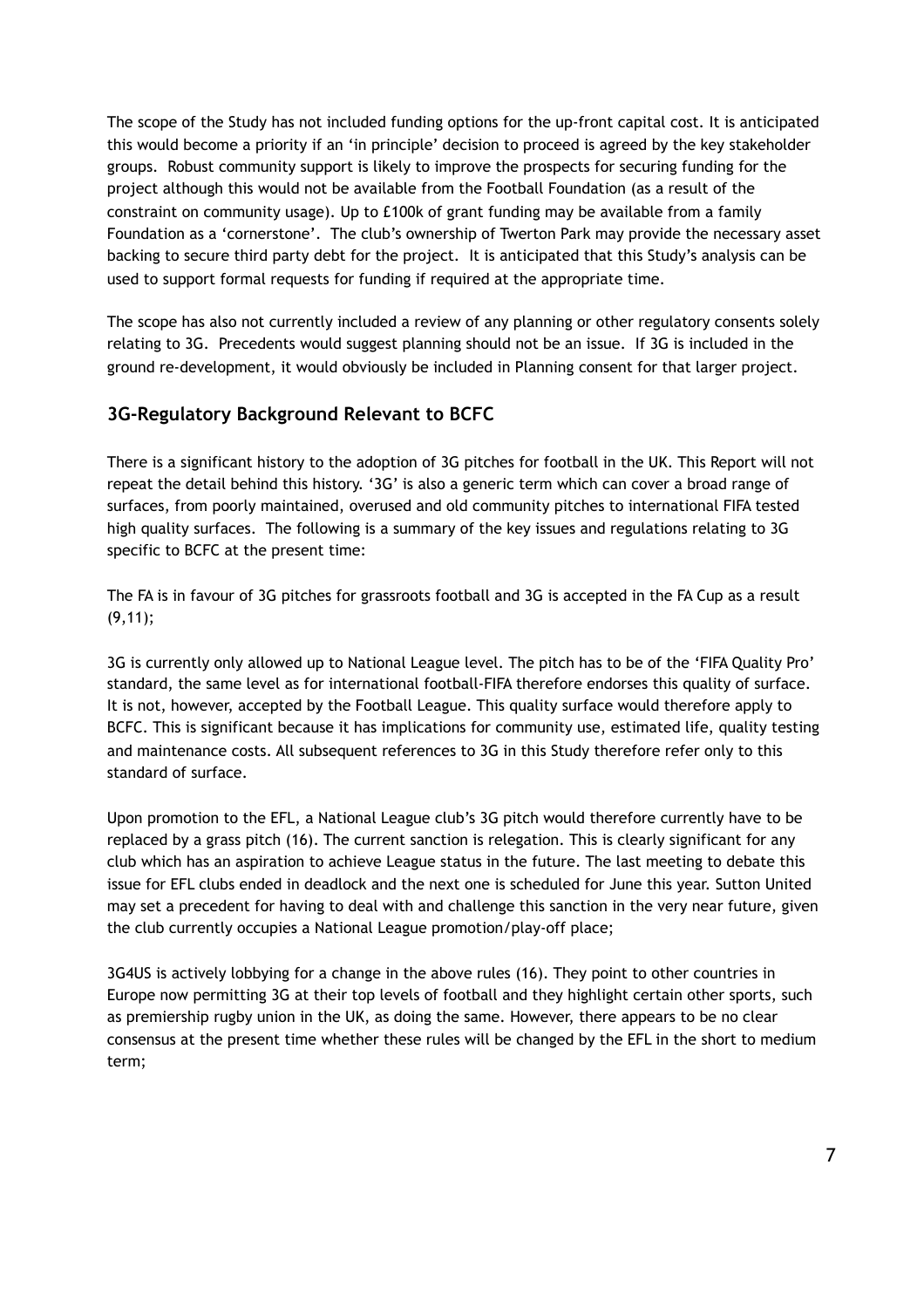## **Conclusion**

The National League's current rules specify and regulate the quality of 3G pitch and impact upon its level of use by BCFC. They also potentially negatively impact on the club's ambition in achieving Football League status. Over the timeframe of a potential promotion from the National League, it is possible to argue BCFC's 3G would need replacing in any event (say 3-5 years) or the rules may be changed, assisted potentially by the steadily improving quality of 3G and its broader adoption generally. The latter rule change cannot be guaranteed, however, and remains an open issue. This may also have implications for funders.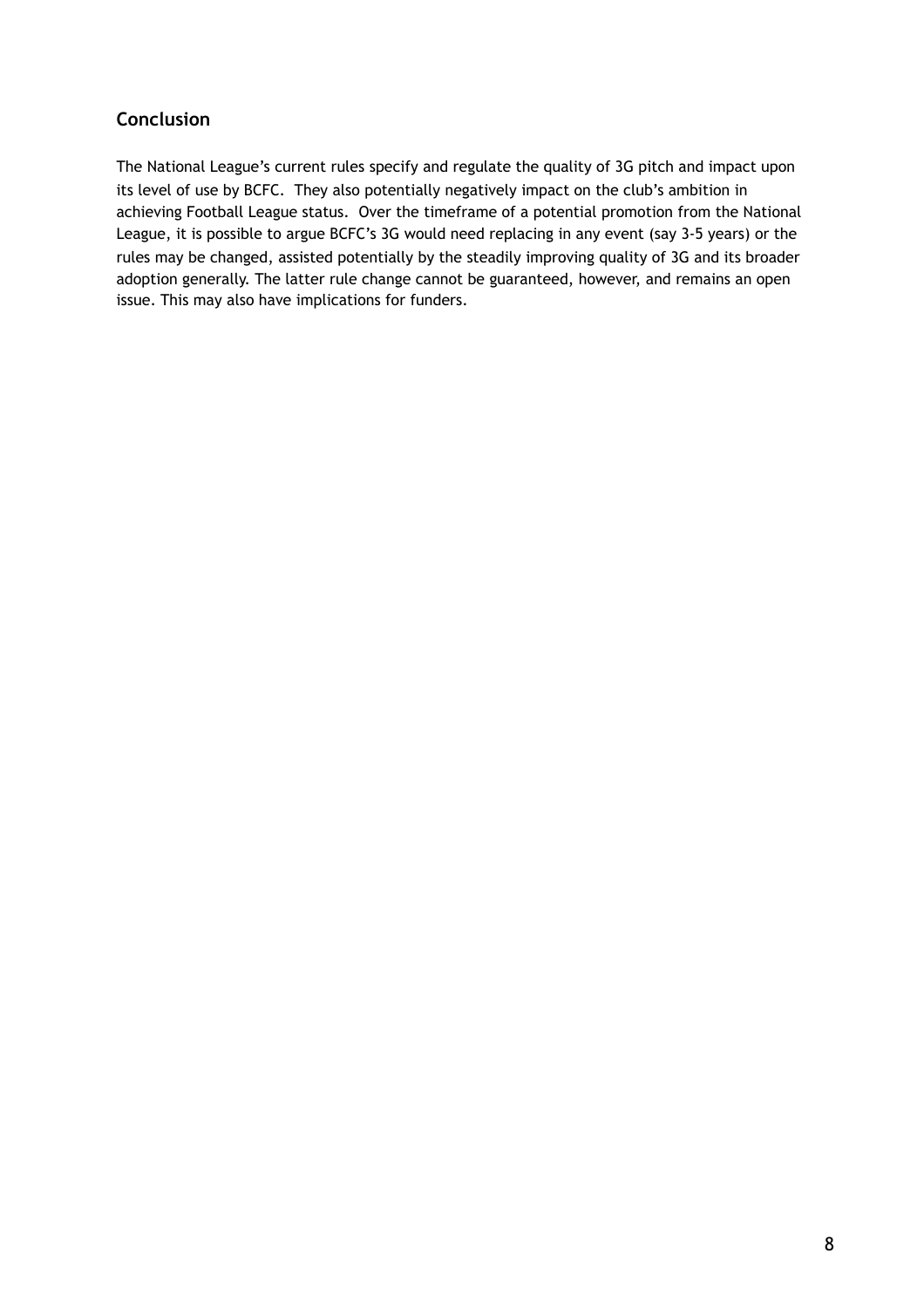## **3. QUALITATIVE REASONS FOR AND AGAINST 3G**

Maidstone United identify twelve reasons relevant to BCFC as to why a club may want to install 3G (5). The two most significant in this context relate to 3G's community and financial impact, where an analytical approach, based in part on current case studies, is possible. Both are covered in the subsequent sections of this Study. A significant number of the other reasons espoused are qualitative judgements or opinions from a club keen to encourage others to adopt. They are therefore capable of challenge. They can be summarised as follows:

#### • **FIFA Quality Pro is an excellent playing surface.**

- -Maidstone claim their independent FIFA pitch testers concluded that their surface behaves as well as Wembley (in terms of bounce, roll and lateral movement).
- This pre-supposes any such surface is properly maintained, tested and policed.
- Criticism of such surfaces can clearly be justified if the above maintenance conditions are not being met or enforced or if the surface is already worn out and needs replacing.
- Earlier 3G surfaces were undoubtedly of much lower quality and have contributed to a negative image of 3G in certain quarters.
- Community based 3G facilities will also not be of the same high quality and this has also negatively impacted perceptions.

#### • **3G promotes skilful football.**

- This is clearly a qualitative judgement. It is the case that increasing numbers of younger players in the UK are growing up playing and being coached on 3G. Some commentators point to the recent success of England's youth teams as evidence of the positive impact of 3G.
- Jerry Gill believes 3G would support the style of play he is seeking to achieve with the 1st team, subject to caveats relating to maintenance and watering, for example.

#### • **The game doesn't change on 3G.**

- Again this is a qualitative judgement. Maidstone and the FA however, quote research commissioned by FIFA on over 100 matches which concluded the game does not change significantly on 3G relative to a grass pitch-indeed it is easier to play a passing game. Opponents might argue tackling is not the same, however.

#### • **3G allows play in most weather and looks good all year round.**

- This is important and verifiable. It is important because cancellations on grass pitches due to bad weather cost clubs lost income through postponements and can create fixture congestion. This benefit can be factored into a financial impact assessment although no upside from this has been taken into account in the analysis in this Study.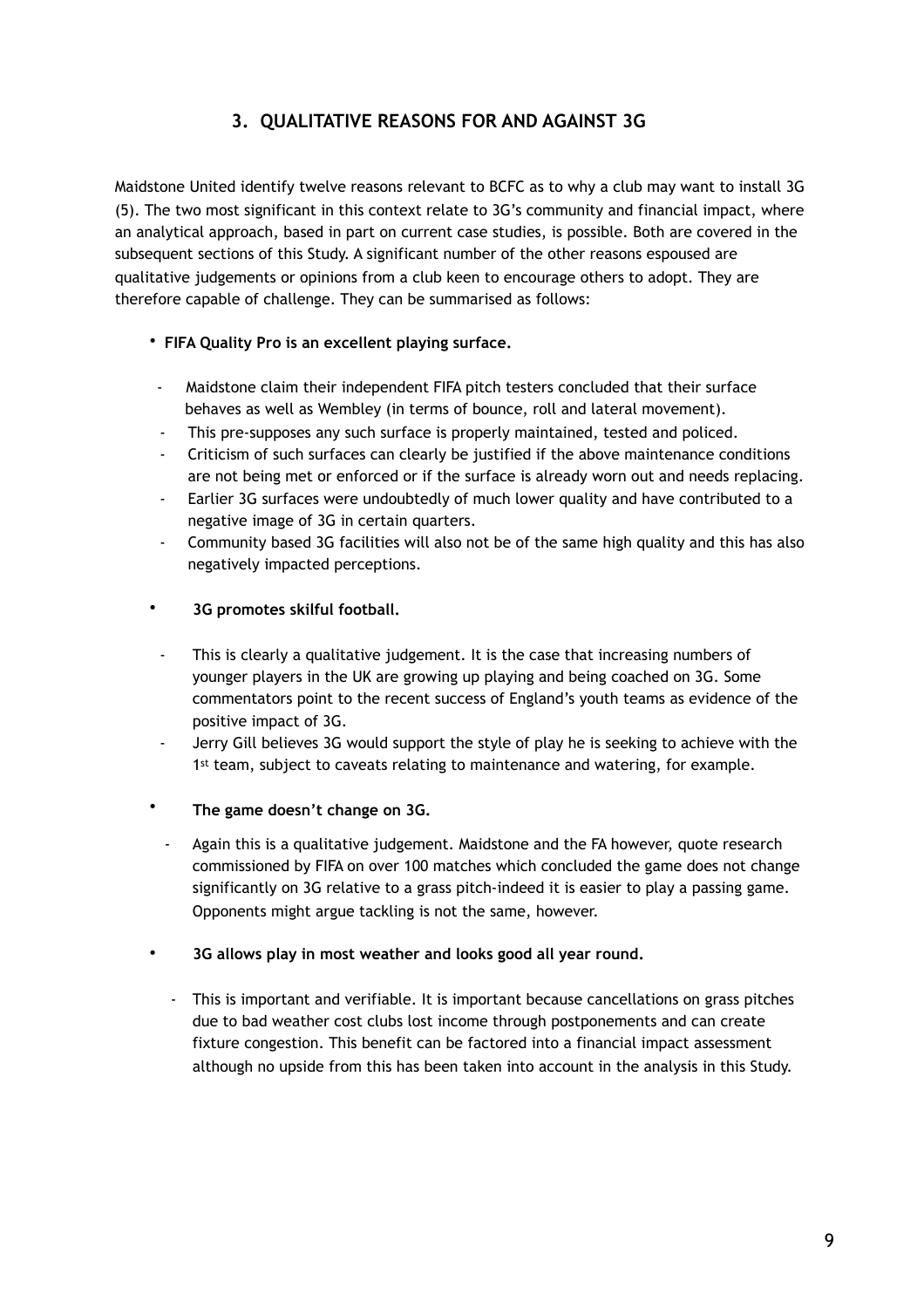- Sutton United claim it was their poor quality grass pitch which originally led them to decide to replace it with 3G. BCFC's grass pitch is well maintained and drains effectively, albeit it has a slope and suffers from the usual vagaries of the weather, which negatively impact upon the consistency and quality of the playing surface during the football season.

#### • **3G is safe.**

- Maidstone quote FIFA research of over 10,000 injuries which concluded that there was no significant differences in the type of injuries incurred between 3G and grass. After five years of their own experience, Maidstone are not aware of any significant injuries having been caused by their 3G and their older players have accepted it.
- The FA has concluded 'scientific studies conducted by government agencies….have all validated the human health and environmental safety of 3G pitches and crumb rubber' (23),2016.
- • **3G is used at the highest levels of the international game.** 
	- 3G is allowed for international matches, World Cup qualifiers, Women's World Cup, Champions and Europa Leagues.
	- It is also permitted for top level professional football in Sweden, Germany France, Holland, Wales and Scotland.
	- 12 Scottish League clubs currently play on 3G.
- • **3G costs less to maintain and requires fewer changing facilities.**
- For the purposes of this exercise, no maintenance cost savings (versus £30k/annum estimated by Maidstone) have been assumed in the Study's financial impact.

#### • **3G should last a minimum of five years.**

- Maidstone originally believed this should be possible with up to 50 hours (22 men/hour equivalent) of use per week. Sutton claim 8-10 years should be possible and currently use their ground for 55 hours/week. This is a significant variance, which has a major impact upon the financial assessment of a 3G pitch.
- Maidstone have recently revised their usage recommendation down to 40 hours for 5 years (22).
- This is now in line with the recommendation from Verde of 40 hours (7). This has been further reduced in this Study's financial impact to 35 hours to be conservative.
- It is important to stress these parameters remain unproven, as it is still too early to assess 3G longevity relative to usage. Estimated life could therefore also be longer than 5 years at 35 hours/week.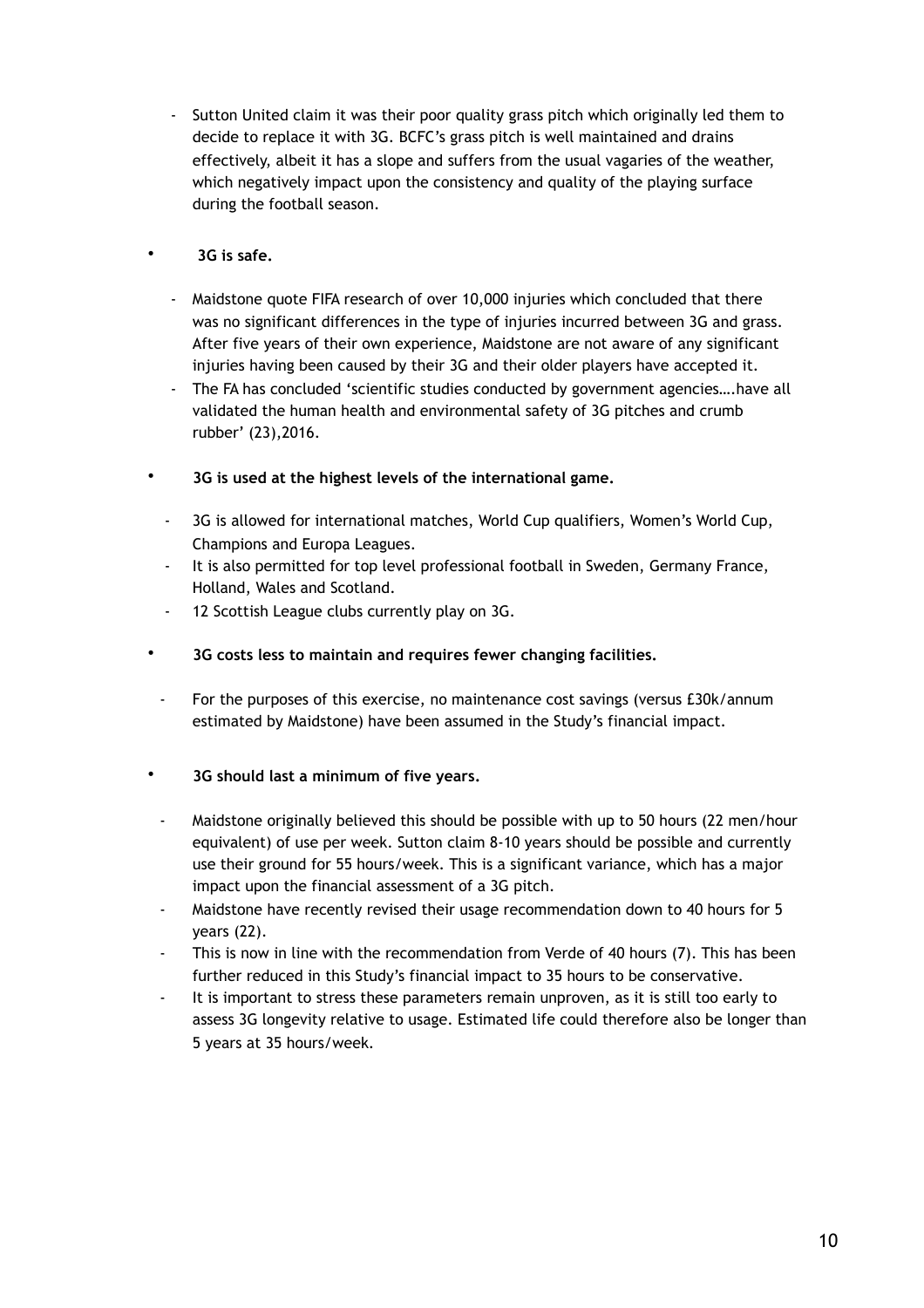## **Conclusion**

This Study has concluded that based upon independent FA and FIFA endorsement and their research, 3G take-up and feedback from existing clubs, there are no obvious grounds to object to the replacement of the grass pitch with 3G at Twerton, based purely on football quality or safety considerations. This assumes the appropriate maintenance, policing and testing of the surface will be undertaken, which are cost and ground management issues.

Jerry Gill has also confirmed he would have no objection to its installation on this basis, with the above caveats.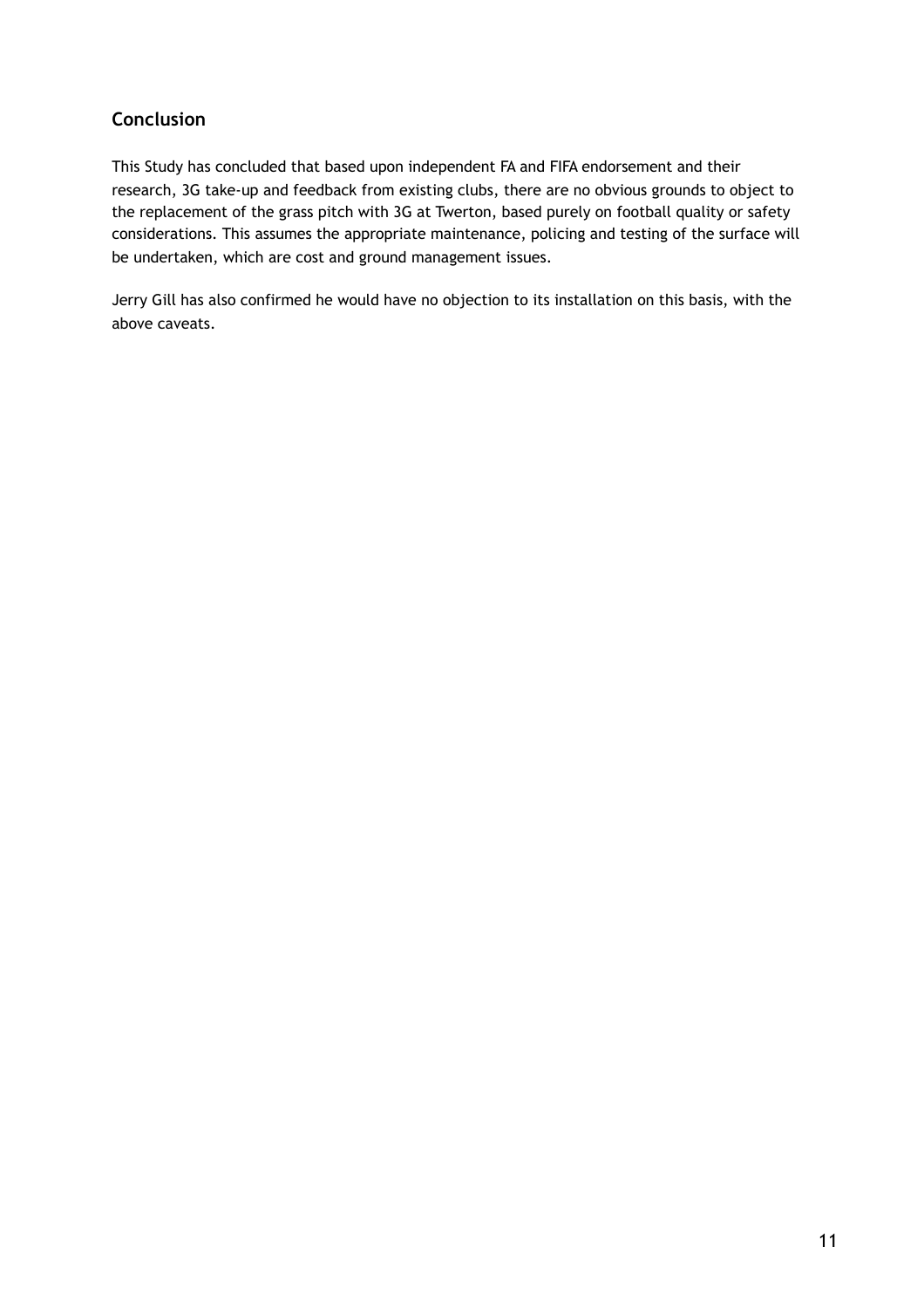## **4. COMMUNITY IMPACT**

The installation of 3G is usually justified in part by the enhanced community impact such a pitch can have within a local area. All three clubs referenced above claim their new surface has been transformational in terms of their 3G pitch's enhanced community impact versus their previous grass pitches (2,4,5,14).

This is relevant to BCFC as: (i) it is now community owned. While the club's community strategy remains work-in-progress (12), 3G could play a central and pivotal role in such a strategy as (ii) the club is based in the heart of Twerton and in close proximity to Whiteway, Foxhill North and Whiteway East-all of which, according to BANES, represent pockets of deprivation. 3G will be most accessible to people living in these areas, who will not have to pay to travel far to access it and: (iii) the club has not had a recent history of active local community engagement. It currently has an under-utilised and underinvested asset located in the centre of the area, which some argue does not currently contribute to the local community at all (3).

Creating a genuine community hub based upon physical fitness, sport and teamwork for all ages, abilities and gender in such a location could have a disproportionately positive social impact. This is supported by the extensive research and current thinking behind the key drivers of 'wellbeing' (eg What Works Well Centre for Wellbeing (20)).

Maidstone, Merthyr and Sutton all market their 3G facility as being available 7 days a week, usually up until 10pm, including for extensive community use.

Maidstone references: schools, community groups, children's holiday football schools, charity events, disability football, fitness and inclusion programmes and health awareness programmes;

Merthyr Town FC Community Trust - *''Football as a sport carries an incredible amount of power and the Martyrs Community Trust aims to use that power to engage with the wider community''*. The Trust references: schools, football camps, disability football, mental health, walking football, special needs and girls' football.

Sutton: *''the 3G pitch brings the community into the club every day, seven days a week and generates huge goodwill in the town. More people feel connected to the club, more people get involved in the community facilities, more children join the club, play at the stadium, become supporters, bring along their friends. It's a virtuous circle''*

None of the community activities referenced above would be possible on a regular and systematic basis on a grass based football pitch and none take place currently at Twerton Park.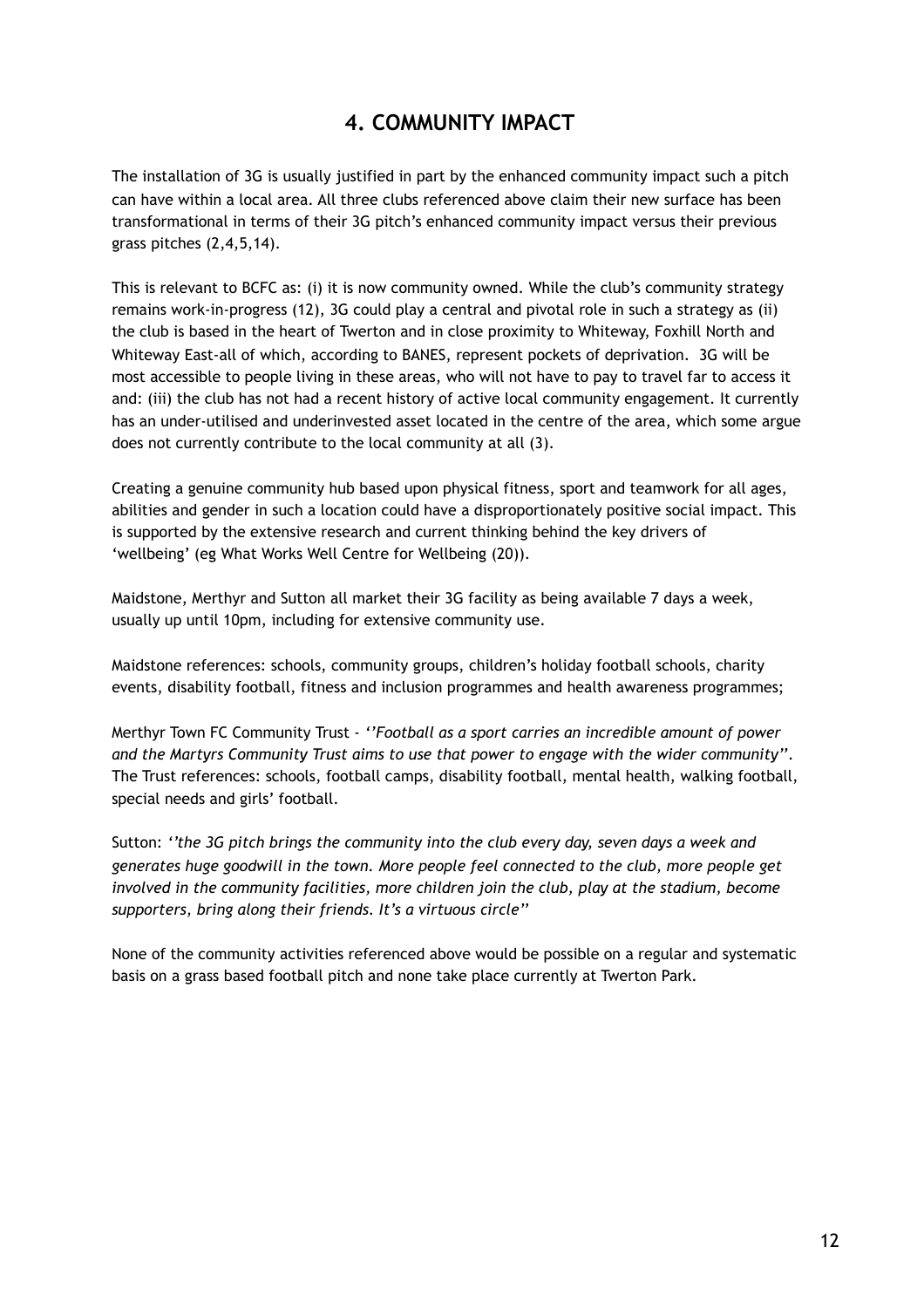An illustrative example of how community usage could be accommodated is set out below. Community access can generally be provided during times in the day which are complementary to other users:

| <b>Term Time</b> | Mon        | Tue               | Wed          | Thu               | Fri          | Sat                 | Sun          |
|------------------|------------|-------------------|--------------|-------------------|--------------|---------------------|--------------|
| 9.00             | Community  | Community         | Community    | Community         | Community    |                     |              |
|                  |            |                   |              |                   |              |                     |              |
| 10.00            | Community  | Community         | Community    | Community         | Community    |                     | <b>BCYFC</b> |
|                  |            |                   |              |                   |              |                     | <b>BCYFC</b> |
| 11.00            | Community  | Community         | Community    | Community         | Community    |                     | <b>BCYFC</b> |
|                  |            |                   |              |                   |              |                     | <b>BCYFC</b> |
| 12.00            | Community  | Community         | Community    | Community         | Community    |                     |              |
|                  |            |                   |              |                   |              |                     |              |
| 13.00            | Community  | Community         | Community    | Community         | Community    |                     |              |
|                  |            |                   |              |                   |              |                     |              |
| 14.00            | Community  | Community         | Community    | Community         | Community    | <b>BCFC1(Match)</b> | <b>BCYFC</b> |
|                  |            |                   |              |                   |              | BCFC1(Match)        | <b>BCYFC</b> |
| 15.00            | Community  | Community         | Community    | Community         | Community    | BCFC1 (Match)       | <b>BCYFC</b> |
|                  |            |                   |              |                   |              | BCFC1(Match)        | <b>BCYFC</b> |
| 16.00            | Community  | Community         | Community    | Community         | Community    | BCFC1(Match)        |              |
|                  |            |                   |              |                   |              | BCFC1(Match)        |              |
| 17.00            | Community  | Community         | Community    | Community         | Community    | BCFC1(Match)        |              |
|                  |            | <b>LARKHALL</b>   |              |                   |              |                     |              |
| 18.00            | <b>BWB</b> | <b>LARKHALL</b>   | <b>BCYFC</b> |                   | <b>BCYFC</b> |                     |              |
|                  | <b>BWB</b> | <b>LARKHALL</b>   | <b>BCYFC</b> |                   | <b>BCYFC</b> |                     |              |
| 19.00            | <b>BWB</b> | <b>LARKHALL</b>   | <b>BCYFC</b> |                   | <b>BCYFC</b> |                     |              |
|                  | <b>BWB</b> | BCFC <sub>1</sub> | <b>BCYFC</b> | BCFC <sub>1</sub> | <b>BCYFC</b> |                     |              |
| 20.00            | <b>BWB</b> | BCFC <sub>1</sub> | <b>BCYFC</b> | BCFC <sub>1</sub> | <b>BCYFC</b> |                     |              |
|                  | <b>BWB</b> | BCFC <sub>1</sub> | <b>BCYFC</b> | BCFC <sub>1</sub> | <b>BCYFC</b> |                     |              |
| 21.00            |            | BCFC <sub>1</sub> |              | BCFC <sub>1</sub> |              |                     |              |
|                  |            |                   |              |                   |              |                     |              |
| 22.00            |            |                   |              |                   |              |                     |              |

#### *Indicative Usage Term Time/Football Season*

An illustrative and live example of how 3G pitches can create measurable social impact and benefits is set out in the South Bristol Sports Centre presentation attached (6).

Community demand for 3G at Twerton is covered in more detail in section 5 below under demand drivers. Indeed, there is obvious overlap between 3G's community and financial impacts, as over time they should become self-reinforcing.

#### **Conclusions**

The community impact of a 3G pitch at Twerton Park has the potential to be a significant positive for the local area, given the latter's needs and the location of the ground. Next steps include socialising this Report with BCFC's Community Director and the new Chair of Bath City Community Foundation for feedback and engagement with the Twerton community itself. It is important to stress that given the requirement to maintain the quality of the playing surface, the community benefits will not be as significant relative to lower quality 3G facilities designed solely for community use, where usage can be as high as 80-90 hours/week. The range of community access in this report is 30-45 hours/week.

3G did not feature as a prominent option in the first Community Listening Event for the ground redevelopment project in late November but may have been too specialist and football specific (3). Nonetheless, there was a general appreciation of the need to create a community hub and for the football club to become financially sustainable. 3G could be the first tangible follow-up proposal to present to the local community-potentially supported by representatives from one or two of the above clubs to explain the community benefits as they have seen them first hand. There will be a need to time such an approach to the community within the broader community engagement exercise for the re-development and subsequent to the engagement which will be required with the club's supporters.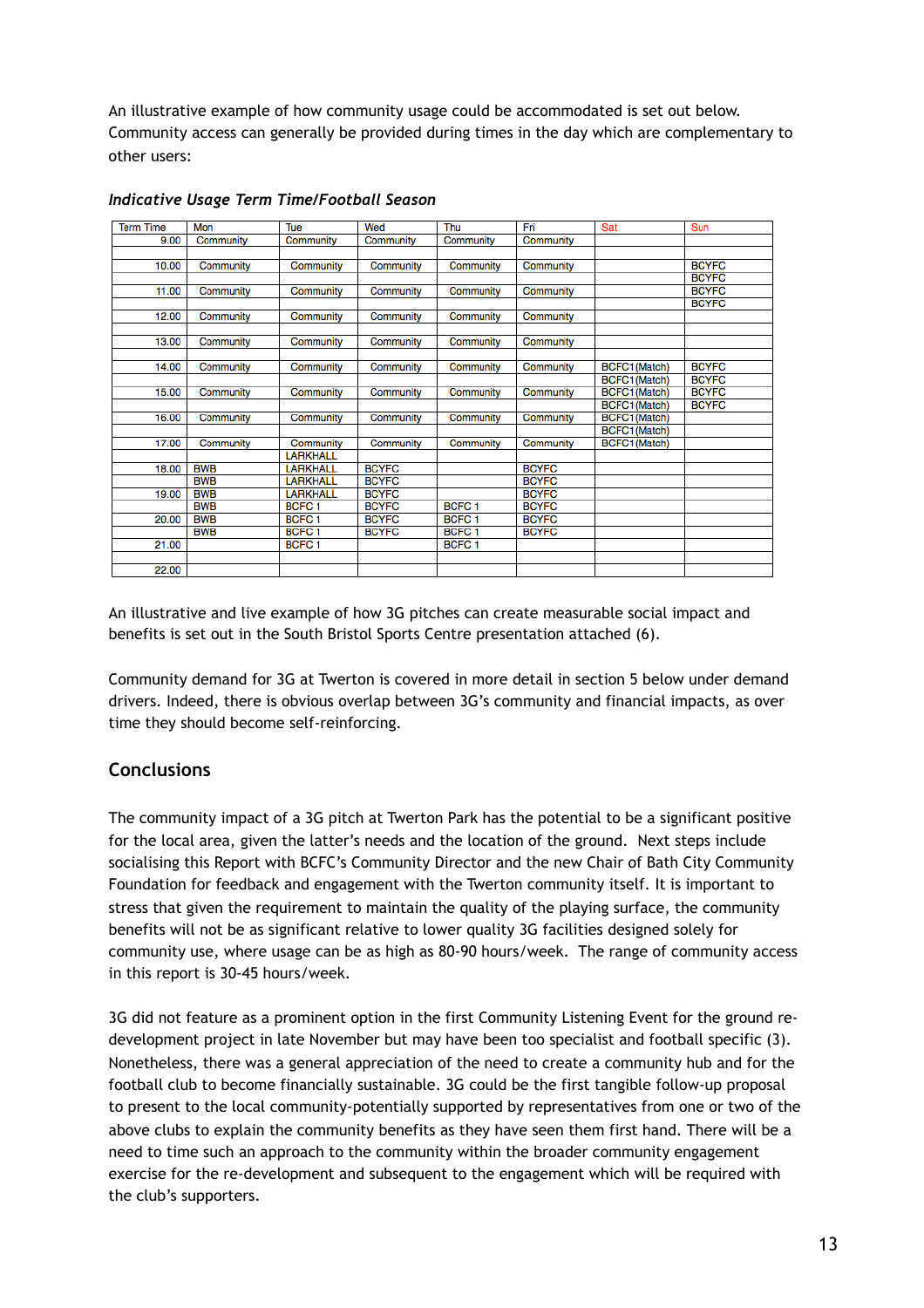## **5. FINANCIAL IMPACT**

#### **BCFC's Current Financial Position**

The installation of 3G has to be set within the context of BCFC'S current and projected profitability and financial position over the next 1-3 years.

This Study will not dwell upon the background to the club's current financial position. But it is critically important to acknowledge that with current (and rising) borrowings of approx. £1m, due to current annual trading losses of circa £90K (2016/17), the club remains in an extremely vulnerable financial position. The trading loss is particularly large relative to annual revenues of circa £490k, highlighting the significant challenge required in achieving a break-even position. Independent of the ground re-development project, the Supporters' Society original business plan in 2016 focused on eliminating these trading losses over the medium term by investing in a new GM, marketing and the player budget to achieve a gradual improvement in both match and nonmatch day revenues. This would be driven in large part by lifting average match attendances from approx. 600 currently up to 1000 and by making more effective commercial use of Twerton's social facilities.

A great deal of effort has subsequently been made to generate the necessary return on these investments and thereby reduce the losses. However, the change of ownership took longer than anticipated (delaying the investment while the losses continued), a change in team manager has impacted upon the hoped for improvement in league position (though current prospects remain positive) and Twerton Park's social and commercial facilities have proven to be more difficult to promote than expected. The CrossFit transaction has been a response to the latter, albeit this only partially offsets earlier lost projected car parking revenue from Curo. Cash proceeds from the mast transaction helped initial cash headroom but the reality is cash headroom is inevitably diminishing while trading losses remain at £90k+. Attendances have also not yet moved up. At best, the turnaround has been delayed, at worst it has been delayed but is also proving harder to kick-start than originally expected. With the club's main asset used so infrequently, in reality it would be a challenge for any business to operate profitably on such a basis.

The club's current position is ongoing dependency on external funding for survival. Recent rule changes by the National League in 2017, however, now requires such funding, if it covers trading losses, to be effectively provided only in the form of equity (leading to dilution) or grants. This precludes further conventional loan finance, creates limitations and uncertainty surrounding the sources of any new capital for BCFC and therefore potentially impacts upon the club's future survival.

In summary, the Supporters' Society and Board need a revised plan that will establish a credible strategy for making up for this lost time and thereby still achieve the step change in the club's revenues and profitability which was originally projected. One alternative would be to reduce costs to help preserve cash headroom, although this would have negative implications for the club's ambition and future in the medium term. Ultimately, the club is suffering from a serious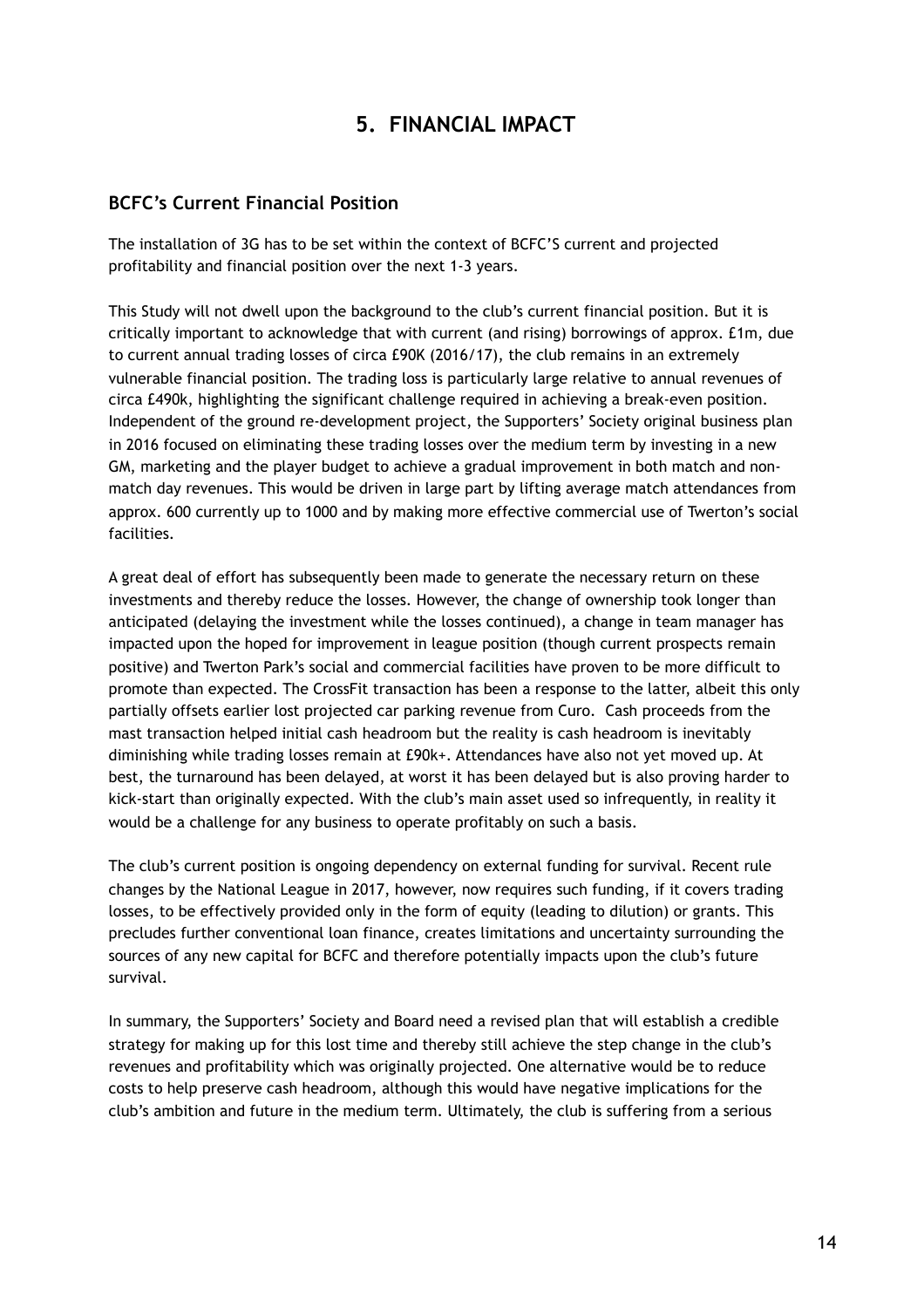shortfall in revenues relative to its asset and cost base. It would not be prudent to rely solely on the ground re-development in this context, as it remains subject to significant delivery risk and potential timing delays. 3G would potentially drive higher revenues and is therefore an investment consistent with the club's urgent need to achieve financial sustainability.

Funding the installation of 3G will also require external support. If the money raised is in the form of loans, they will have to be repaid. If grants are available, this is clearly a more attractive option. This question will be addressed if a collective decision is taken to proceed with 3G. The capital receipt due upon Planning permission for the ground re-development is an additional funding consideration.

## **The Drivers of Demand and Supply of 3G in the Bath Area**

Investment in 3G requires an assessment of the extent to which such a pitch would be sufficiently utilised to generate the hiring fees required to more than cover its maintenance, replacement and management costs and thereby contribute positively to the profitability of the club. Achieving financial sustainability is one of the two primary reasons why clubs such as Sutton and Maidstone decided to install 3G.

This Study has therefore undertaken a brief analysis of external reports and feedback on the current and likely future demand and supply of 3G in the BANES area over the next 1-5 years, based on the relevant catchment area and established metrics for determining potential usage requirements.

The BANES Playing Pitch Strategy (1) 2016-2029's key conclusions for football can be summarised as follows:

- Sport plays a key role in the BANES area, which has a strong culture of sports clubs and participation;
- The Council's Fit For Life Strategy (2014) highlights a need to focus on improving health and well-being and reducing health inequalities through increasing physical activity levels and participation;
- Increasing population growth and current and latent demand for football pitches drives future demand. But there is already a need to identify additional locations for 3G pitches 'strategically placed to support football clubs', as there is a shortage of such pitches in the area;
- There is a need to ensure sustainability of junior clubs 'by investing in multi pitch hub sites';

The Somerset FA register currently identifies 17 3G pitches on its website (10). Most of these, however, are attached to schools.

The Lansdown Sports Ground proposal from 2012 (13) also highlighted the need for 3G in the Bath area. While Odd Down has been opened since then, evidence from BCFC in relation to securing training facilities, BCYFC and BANES has consistently confirmed there is an ongoing shortage of local 3G capacity. BANES' Leisure and Business Development Officer has confirmed verbally that BANES would welcome the establishment of a 3G pitch at Twerton Park.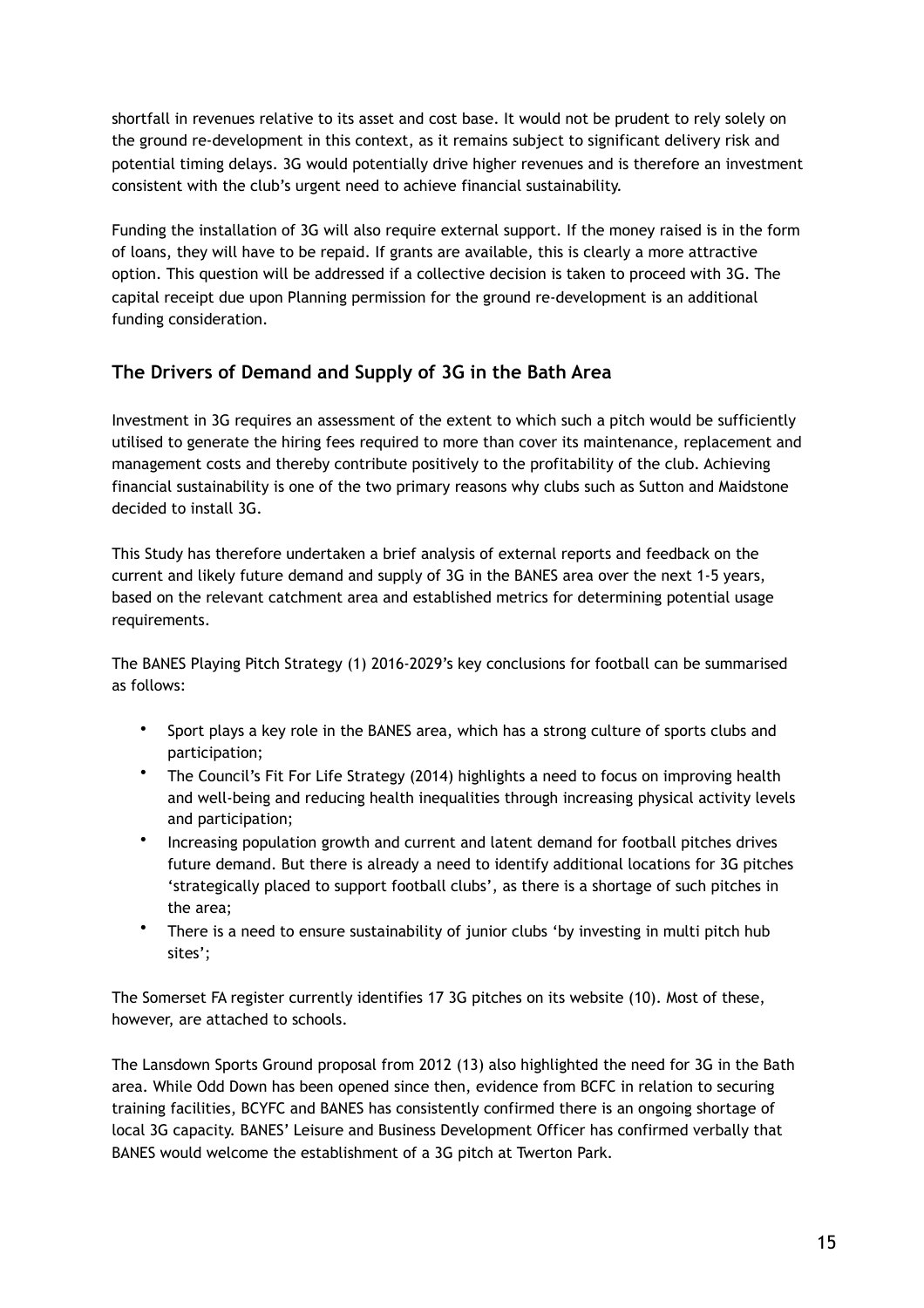The above BANES report and Lansdown proposal also highlighted the fact that many grass pitches in the catchment area are poor quality (60%) and very few are considered good (only 8%). Some clubs have to play on multiple sites or away from their preferred ground. 3G at Twerton, which would be a high quality and stadium based surface, would represent a premium playing surface locally, capable of attracting current demand away from grass pitches.

Informal conversations with BCYFC, Bath and Wiltshire Boys and Larkhall Athletic FC Youth have all indicated an enthusiasm for moving to 3G at Twerton. Combined with BCFC usage for training and match days during the season, this would result in these users absorbing an estimated average of 17 hours/week of usage, nearly 50% of the 35 hours minimum target and requiring only another 18 hours to be hired out (21). This Study concludes that it is reasonable to assume that market demand would be sufficient to absorb this capacity. Additional demand up to 50 hours/week would result in a significant increase in profitability as well as community impact (see below).

In terms of future supply, BANES is not currently aware of any major upcoming projects that would significantly address the demand/supply imbalance in the short to medium term. The University of Bath, however, has however informally indicated an interest in developing further 3G capacity on site. This would be subject to planning but also be primarily targeted at students. The Rec redevelopment is also believed to be considering 3G though again this will be subject to planning, which impacts on timing, and it is not as well placed to address the needs of those living in and around the Twerton area.

#### **Conclusion**

This Study concludes that there is a current demand/supply imbalance in relation to both the provision of 3G and quality football surfaces generally in the BANES region. Therefore in the short to medium term there should be healthy demand for the quality of 3G capacity that BCFC would bring to Twerton and the larger Bath catchment area. 35 hours/week of 3G usage should therefore be achievable. BANES should be supportive of such a project - it would be consistent with publicly expressed Council priorities and its own published research on local needs.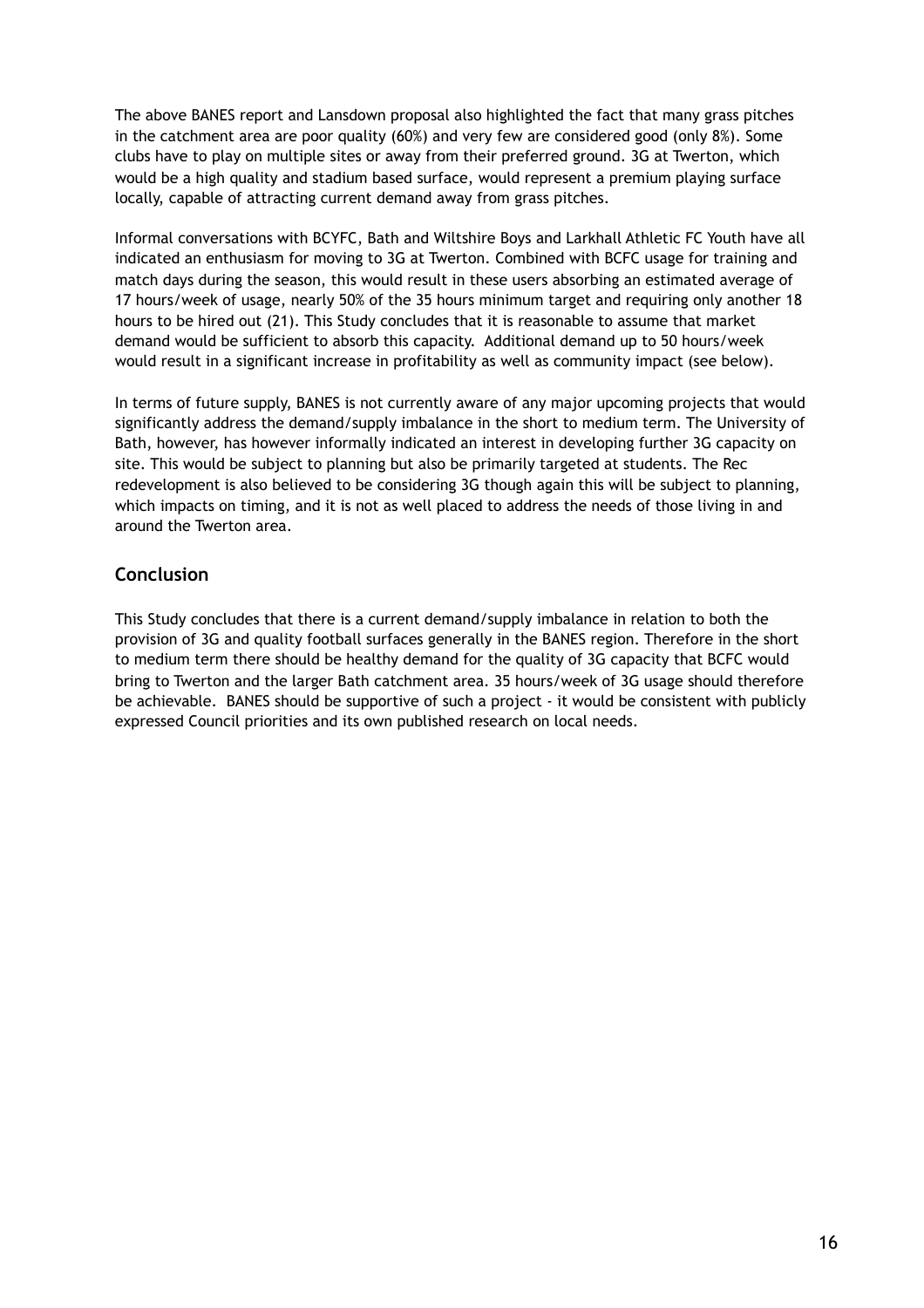## **Capital, Replacement and Maintenance Costs of 3G**

Verde Recreo has submitted very preliminary costs for 3G under the following categories (7). These are all subject to certain key assumptions and qualifications that will require more detailed analysis if the decision is taken to proceed with the project.

Investing in a 3G pitch will add significant (albeit reasonably certain) fixed operating costs to the club. It is therefore critically important that projected revenues are more than sufficient to cover those costs and generate a consistent profit contribution (these revenues are less certain).

#### • *Capital Costs*

- Estimated at £535k, to include lighting, engineered base and shock pad.
- Excludes surveys, watering facilities, movable goal posts, maintenance machine (£10K)....
- Including the above and a contingency, estimate, say: £600k.
- This ignores any ground levelling that may be required.
- Time to install-12 weeks (Sutton claim they installed in 7 weeks, albeit with perfect weather)

#### • *Replacement Costs*

- Budget for £250K after 5 years, to replace carpet only (Slatters claim £200k).
- Requires annual sinking fund of £50k/annum.

#### • *3G Maintenance Costs*

- 3G maintenance specific: £5k for cleaning by contractor, £3k for FIFA testing, rubber crumb replacement £1k.
- £10k/annum of maintenance costs in total. Contractor provides a full-service quarterly maintenance contract and warranties (for performance and 5 year life @ 50 hours).
- This is offset in full by current estimated grass pitch maintenance costs (8).
- BCFC marginal management costs are assumed to be zero. Based on the current operating costs of BCFC and benchmarked against Sutton (who now manage their ground primarily with only one full-time Facility Development Manager supported by volunteers), this is a reasonable initial assumption.

#### **Projected Revenues for 3G**

#### *Pricing for 3G*

- It is assumed BCFC's initial average hourly hiring fee would be £70/hour.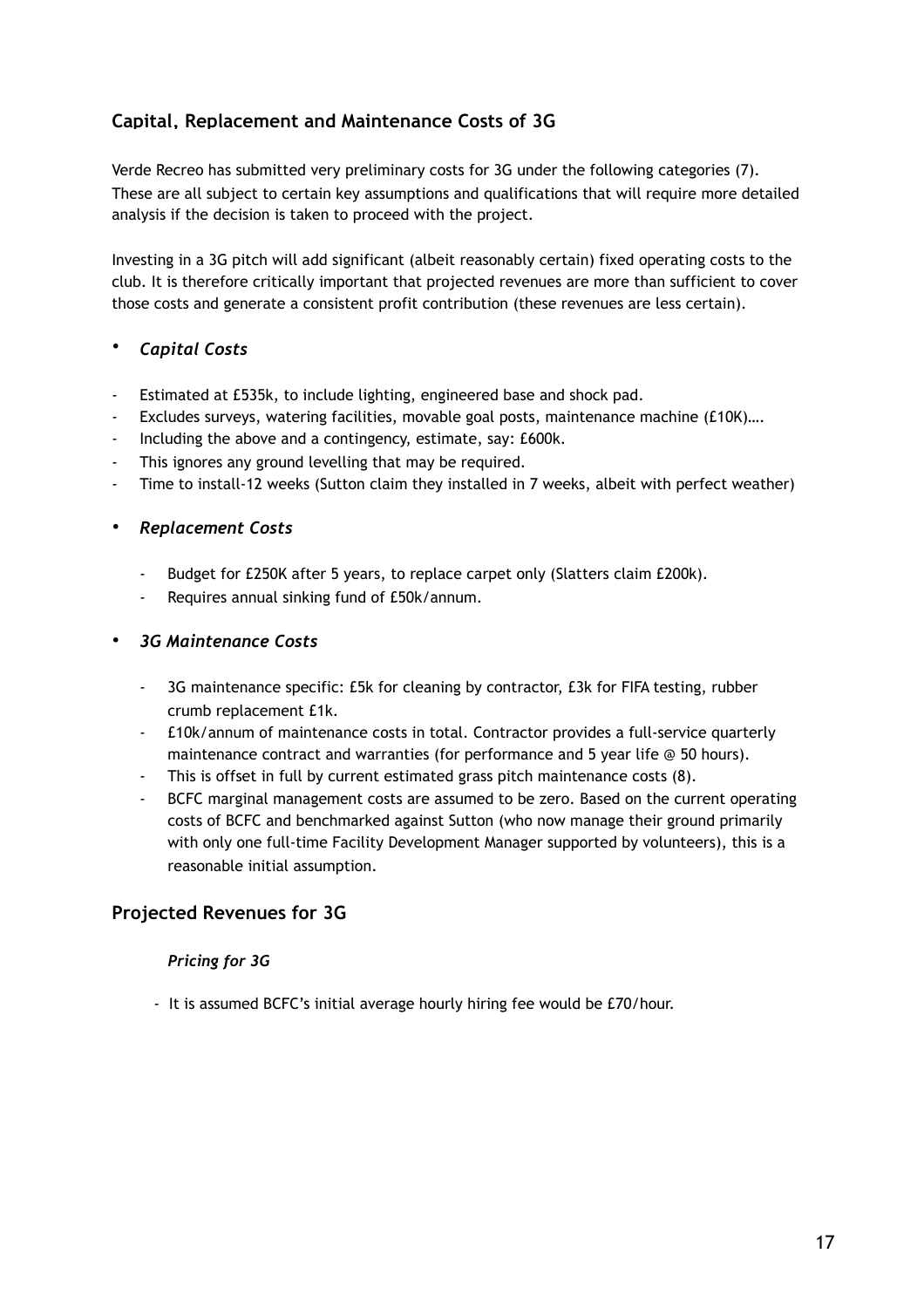This is viewed as conservative, as Twerton would be a premium location. Odd Down and Merthyr currently list hiring for £70/hour, Maidstone lists hiring at £120-160/hour. Sutton quote a range £80-160. As utilisation of the pitch improves, it will also be possible to increase hourly hiring fees, a strategy Sutton is now in a position to adopt selectively.

Clearly BCFC would have the potential to manage its pricing structure flexibly, to set a premium price for peak periods and corporate users and a subsidised price for community/Foundation/ school users during off peak periods, for example.

Annual revenues at 30 hours/week times 50 times £70=£105k.

The extra 5 hours to achieve 35 represent the current 3G training and league matches for BCFC. This would save the club approx. £9k/annum in current hiring fees.

#### **1st Year Pro Forma Financial Impact**

Based upon the above analysis:

| <b>REVENUE</b>                        | <b>COSTS</b>                                              |                                 |
|---------------------------------------|-----------------------------------------------------------|---------------------------------|
| Revenues from 3G hiring               |                                                           | £105k                           |
|                                       | Sinking fund                                              | $£50k$ (5 year life)            |
|                                       | 3G maintenance costs                                      | £10 <sub>k</sub>                |
|                                       | Grass maintenance costs (8)<br>First team 3G hiring costs | (£10k, saving)<br>(£9k, saving) |
|                                       | Marginal management costs                                 | zero                            |
| <b>FIRST YEAR PROFIT CONTRIBUTION</b> |                                                           | £64K                            |

Sutton and Maidstone currently report approx £200k of revenues from their pitch hire (£150k was achieved in the first year at Sutton) and both use their pitch for between 40-55 hours a week. The above revenue projection therefore looks reasonable, both on that basis and given the above analysis of projected 3G local demand and supply.

This would represent a very material-70%- contribution towards eliminating BCFC's 2016/17 trading loss of £90k. In terms of sensitivities, increasing weekly usage to 40 hours and pricing to £80/hour would increase the above profit contribution by £35k (55%) to £99k- it is a very leveraged return on the asset with marginally higher usage and pricing. *This scenario would eliminate BCFC's current trading losses entirely.*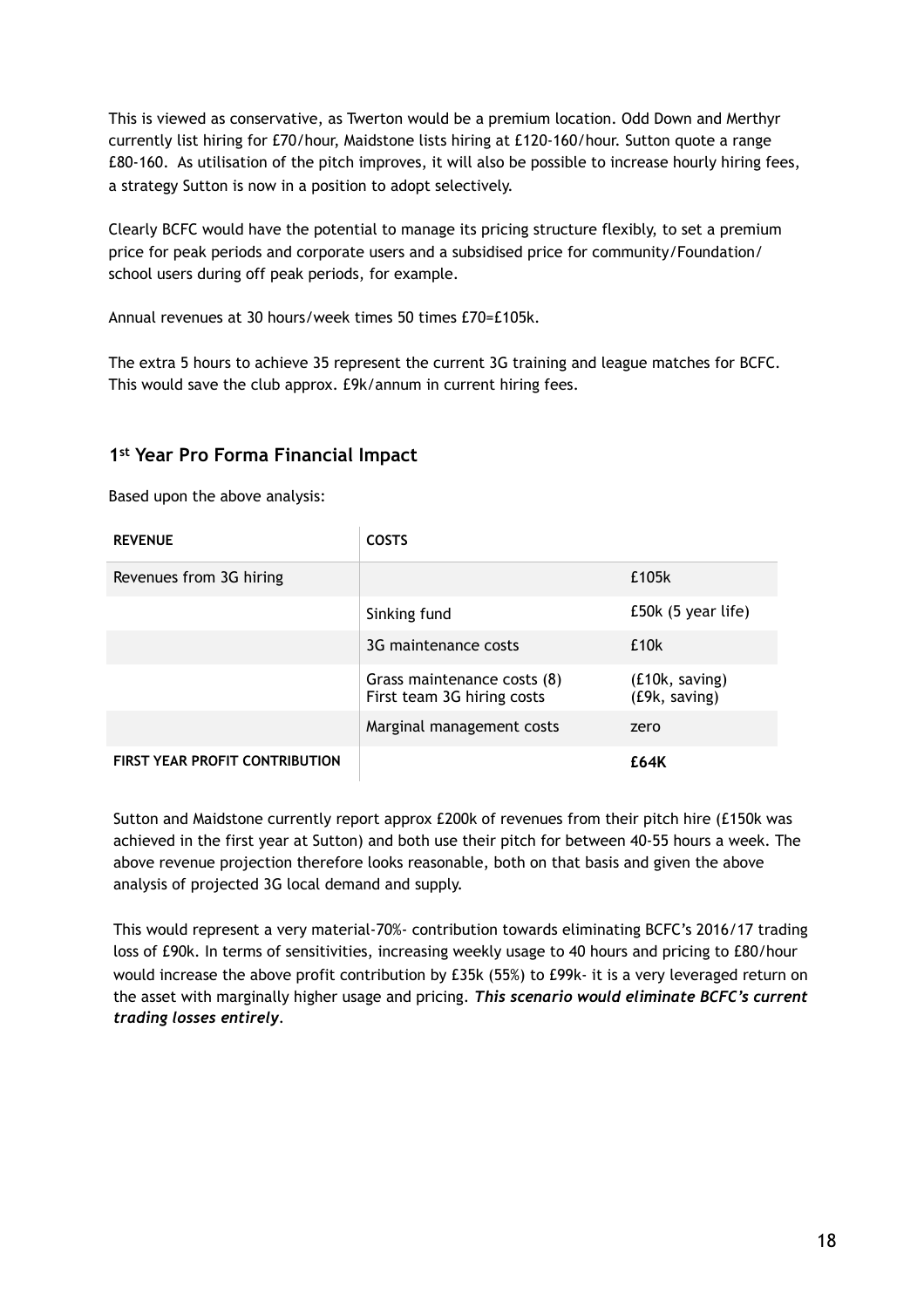It is also worth noting that Maidstone believe 50 hours usage may be possible over 4 years (22). Under this scenario, the revenues from an extra 15 hours a week at £70/hour (+£52k) would more than offset the increased annual sinking fund payment (-£13k), generating an incremental annual profit of £40k. Thus the financial and community impact could be enhanced by using the surface more frequently and replacing it more often. Again, to be conservative this scenario has not been adopted, but represents potential upside.

Furthermore, this analysis takes no account of any further profit upside that may accrue over time to the club from the following:

- Savings from match day cancellations;
- Additional bar and ancillary revenues from increased stadium footfall;
- Indirect extra revenues from higher attendances, season tickets, merchandising, other events, room hire etc…as a result of creating a broadly based BCFC community hub.

Maidstone now claims an annual 3G revenue benefit in total of approx £516k, including £200k for pitch hire. Sutton claim their season tickets increased from 125 to 1600 over the three years after its investment in 3G and their attendances have tripled.

It is not possible to isolate and thereby verify the specific impact of 3G behind these clubs' claims, independent of any other key drivers. The Maidstone additional indirect revenue of £300k certainly appears 'indicative' (5) and they have been judged to be an outlier. They have, however, recently reported total revenues for the year to June 2017 of £1.72m (2016: £1.54m), up 12% and a profit of £200k-the fifth consecutive year of reporting profits post 3G (4).

It therefore seems reasonable to assume some additional benefit would accrue to the ancillary revenue streams of the club, once it becomes the community hub 3G would catalyse. It is also worth highlighting that Sutton has been able to use its stadium for other high profile football matches (England C, a Rangers friendly….) all of which bring revenue and footfall into the club and local area. There is no reason why Twerton could not do the same and become a real focal point for football in the Bath area. The Twerton ground compares favourably to Sutton and Bath would be a popular destination for visiting supporters.

As a 'check' on the £64k and after the above analysis was completed, Slatters provided an estimate of £70-80k of additional profit per annum for the majority of clubs who have installed 3G, including ancillary profits.

#### **Conclusion**

This Study estimates the first year pro-forma financial impact of 3G would be a material profit contribution to BCFC of approx. £65k. This suggests the business case for 3G is robust. It is based on projected revenues from pitch bookings alone based on 35 hours per week - below the bottom end of the recommended usage range. Any additional ancillary revenues over time would be upside but these are harder to verify at this stage and the business case is not dependent upon them.

While this conclusion is predicated upon the key assumptions underpinning the analysis, such assumptions appear reasonable at this point, if not conservative, relative to other external benchmarks and third party inputs. In fact, there is more upside potential than downside risk to the £65k and over time this figure should also improve through increased use, higher pricing and ancillary revenues.